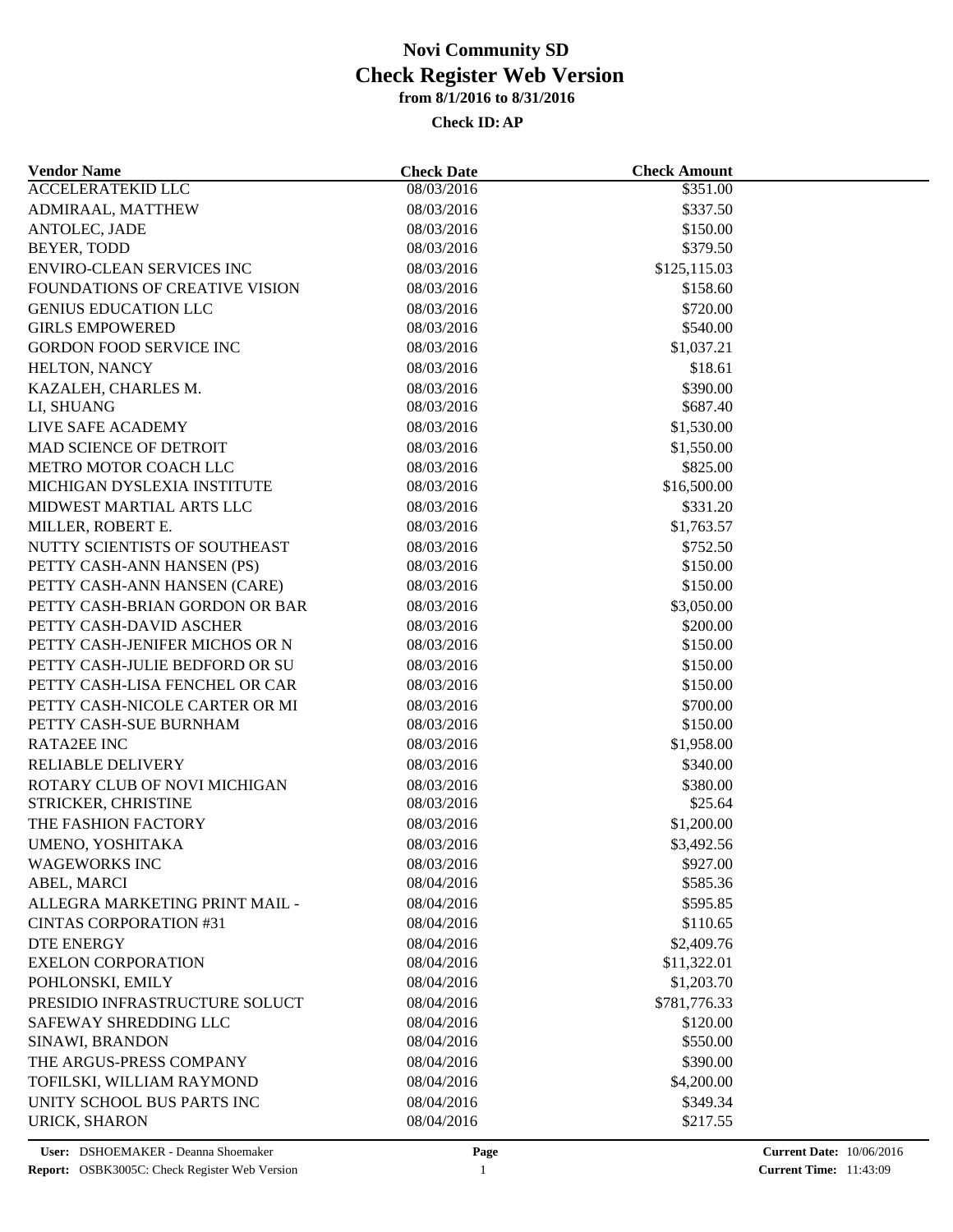| <b>Vendor Name</b>                                              | <b>Check Date</b>        | <b>Check Amount</b>    |  |
|-----------------------------------------------------------------|--------------------------|------------------------|--|
| ALLEGRA MARKETING PRINT MAIL -                                  | 08/04/2016               | \$727.78               |  |
| AT&T                                                            | 08/04/2016               | \$1,997.02             |  |
| AT&T                                                            | 08/04/2016               | \$1,000.00             |  |
| DIGITAL AGE TECHNOLOGIES INC                                    | 08/04/2016               | \$68,081.40            |  |
| DTE ENERGY                                                      | 08/04/2016               | \$7,340.89             |  |
| DTE ENERGY                                                      | 08/04/2016               | \$3,970.77             |  |
| LEWIS, SUSAN R.                                                 | 08/04/2016               | \$11.23                |  |
| LIPSON, ALLIE                                                   | 08/04/2016               | \$160.00               |  |
| MATHESON TRI-GAS INC                                            | 08/04/2016               | \$632.10               |  |
| MICHIGAN DYSLEXIA INSTITUTE                                     | 08/04/2016               | \$2,500.00             |  |
| MICHIGAN EDUCATIONAL THEATRE A                                  | 08/04/2016               | \$475.00               |  |
| PRESIDIO INFRASTRUCTURE SOLUCT                                  | 08/04/2016               | \$7,473.09             |  |
| SAFEWAY SHREDDING LLC                                           | 08/04/2016               | \$145.00               |  |
| <b>CHARTWELLS DINING SERVICES</b>                               | 08/05/2016               | \$125,664.29           |  |
| MCCARTHY & SMITH INC                                            | 08/09/2016               | \$335,213.07           |  |
| <b>CHAPTER 13 TRUSTEE</b>                                       | 08/10/2016               | \$264.60               |  |
| <b>MEFSA</b>                                                    | 08/10/2016               | \$126.20               |  |
| <b>MISDU</b>                                                    | 08/10/2016               | \$2,118.47             |  |
| STATE OF MICHIGAN - CD                                          | 08/10/2016               | \$655.98               |  |
| U.S. DEPARTMENT OF EDUCATION                                    | 08/10/2016               | \$501.11               |  |
| DIGITAL AGE TECHNOLOGIES INC                                    | 08/11/2016               | \$3,312.00             |  |
| <b>INTEGRITY TESTING &amp; SAFETY ADM</b>                       | 08/11/2016               | \$195.00               |  |
| <b>MATHESON TRI-GAS INC</b>                                     | 08/11/2016               | \$81.55                |  |
| MICHIGAN PETROLEUM TECHNOLOGIE                                  | 08/11/2016               | \$623.54               |  |
| <b>OAKLAND SCHOOLS</b>                                          | 08/11/2016               | \$4,883.81             |  |
| PRESIDIO INFRASTRUCTURE SOLUCT                                  | 08/11/2016               | \$44,155.49            |  |
| PROVIDENCE OCCUPATIONAL HEALTH                                  | 08/11/2016               | \$815.00               |  |
| <b>SUPERIOR TURBO &amp; INJECTION</b>                           | 08/11/2016               | \$484.72               |  |
| A PARTS WAREHOUSE                                               | 08/11/2016               | \$185.00               |  |
| ABSOPURE WATER COMPANY DEPT #8                                  |                          | \$56.25                |  |
|                                                                 | 08/11/2016               |                        |  |
| <b>BELLE TIRE DISTRIBUTORS</b><br><b>CINTAS CORPORATION #31</b> | 08/11/2016<br>08/11/2016 | \$1,552.24<br>\$553.25 |  |
| <b>CUMMINS BRIDGEWAY LLC</b>                                    |                          |                        |  |
|                                                                 | 08/11/2016               | \$114.70               |  |
| DELTA COM INC                                                   | 08/11/2016               | \$1,040.00             |  |
| <b>DTE ENERGY</b>                                               | 08/11/2016               | \$164.58               |  |
| <b>DTE ENERGY</b>                                               | 08/11/2016               | \$7,456.26             |  |
| <b>ENVIRO-CLEAN SERVICES INC</b>                                | 08/11/2016               | \$5,734.20             |  |
| FIRE SYSTEMS OF MICHIGAN INC                                    | 08/11/2016               | \$5,912.40             |  |
| HOLLAND BUS COMPANY                                             | 08/11/2016               | \$1,908.42             |  |
| JACKSON TRUCK SERVICE INC                                       | 08/11/2016               | \$1,424.08             |  |
| <b>LAWSON PRODUCTS INC</b>                                      | 08/11/2016               | \$220.17               |  |
| LIFE INSURANCE COMPANY OF NORT                                  | 08/11/2016               | \$20,590.68            |  |
| <b>MARSHALL MUSIC</b>                                           | 08/11/2016               | \$330.00               |  |
| <b>MATHESON TRI-GAS INC</b>                                     | 08/11/2016               | \$93.47                |  |
| NEOLA INC                                                       | 08/11/2016               | \$650.00               |  |
| <b>OAKLAND SCHOOLS</b>                                          | 08/11/2016               | \$250.00               |  |
| PETTY CASH-EVOL GAZZARATO                                       | 08/11/2016               | \$1,430.00             |  |
| PROVIDENCE OCCUPATIONAL HEALTH                                  | 08/11/2016               | \$62.00                |  |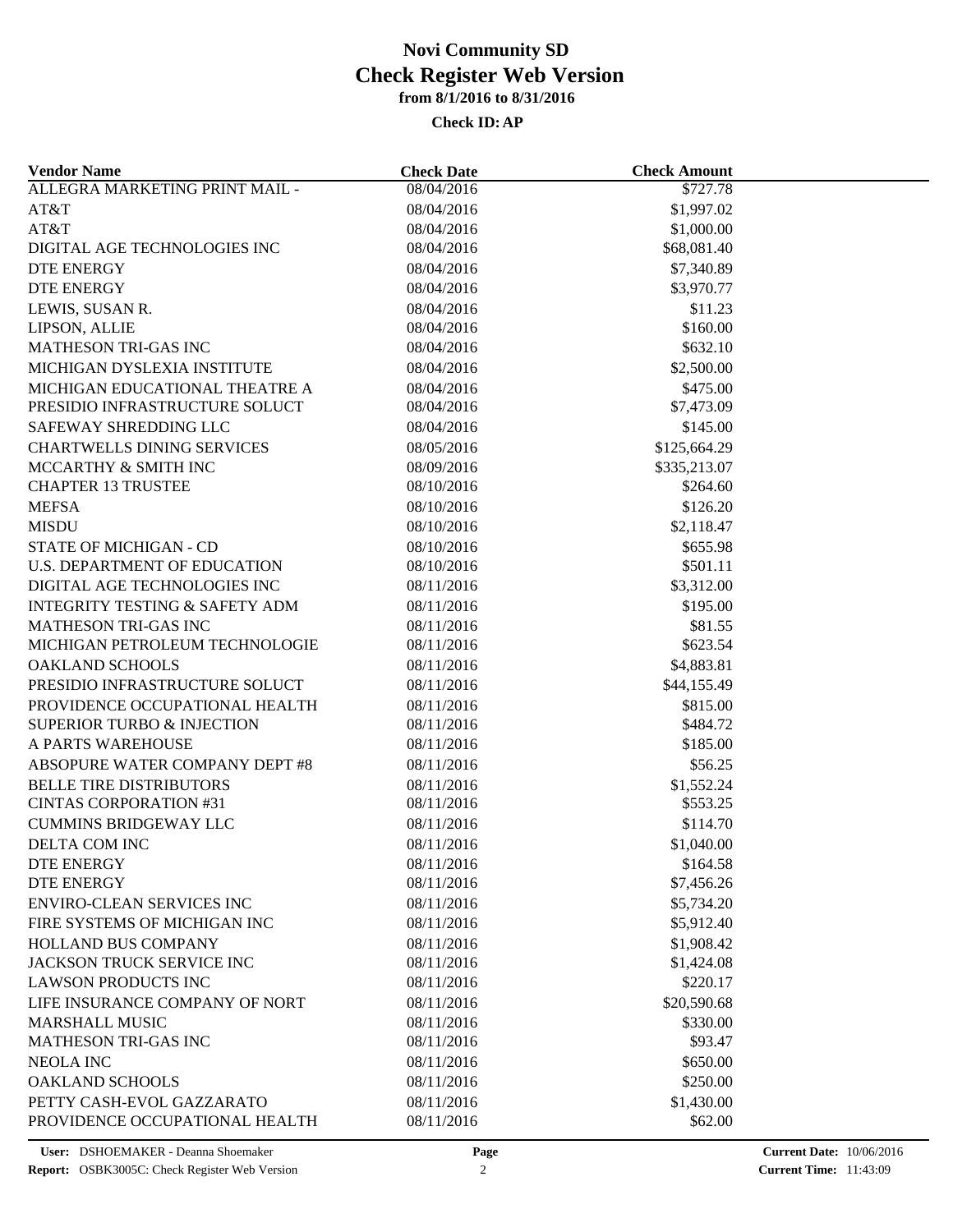| <b>Vendor Name</b>                           | <b>Check Date</b>        | <b>Check Amount</b>    |  |
|----------------------------------------------|--------------------------|------------------------|--|
| <b>SIMPLEXGRINNELL</b>                       | 08/11/2016               | $\overline{84,500.00}$ |  |
| <b>STATE OF MICHIGAN</b>                     | 08/11/2016               | \$370.00               |  |
| TRANSPORTATION ACCESSORIES CO                | 08/11/2016               | \$23.79                |  |
| <b>VESCO OIL CORPORATION</b>                 | 08/11/2016               | \$240.00               |  |
| JOHN'S SANITATION INC                        | 08/15/2016               | \$255.00               |  |
| MIDDLE CITIES RISK MANAGEMENT                | 08/15/2016               | \$5,000.00             |  |
| NATIONWIDE CONSTRUCTION GROUP                | 08/15/2016               | \$15,669.00            |  |
| ADVANCED LIGHTING & SOUND INC                | 08/15/2016               | \$330,218.10           |  |
| <b>AT&amp;T MOBILITY</b>                     | 08/15/2016               | \$1,708.66             |  |
| JEFF, KEVIN                                  | 08/15/2016               | \$252.89               |  |
| LIGHTMASTERS AND ELECTRICAL SE               | 08/15/2016               | \$3,303.25             |  |
| MCCARTHY & SMITH INC                         | 08/15/2016               | \$701,336.20           |  |
| NORTHEAST MUSIC INC                          | 08/15/2016               | \$2,410.00             |  |
| <b>STATE OF MICHIGAN</b>                     | 08/15/2016               | \$780.00               |  |
| THRUN LAW FIRM P.C.                          | 08/15/2016               | \$2,182.50             |  |
| <b>VSC INC</b>                               | 08/15/2016               | \$547,579.00           |  |
| ZHANG, JINGXIN                               | 08/15/2016               | \$38.00                |  |
| ZONAR SYSTEMS INC                            | 08/15/2016               | \$16,862.88            |  |
| <b>ACCELERATEKID LLC</b>                     | 08/18/2016               | \$426.00               |  |
| <b>BELLE TIRE DISTRIBUTORS</b>               | 08/18/2016               | \$439.96               |  |
| <b>BIGHAM, EILEEN</b>                        | 08/18/2016               | \$2,838.60             |  |
| <b>BLUE WATER AQUATICS</b>                   | 08/18/2016               | \$1,380.00             |  |
| <b>BRICKS 4 KIDS</b>                         | 08/18/2016               | \$1,320.00             |  |
| <b>CINTAS CORPORATION #31</b>                | 08/18/2016               | \$221.30               |  |
| CLOKE, CATHY                                 | 08/18/2016               | \$108.20               |  |
| <b>COLOR TECH PAINTING COLLC</b>             | 08/18/2016               | \$3,550.00             |  |
| <b>CONSUMERS ENERGY</b>                      | 08/18/2016               | \$13.33                |  |
| <b>CUMMINS BRIDGEWAY LLC</b>                 | 08/18/2016               | \$265.52               |  |
| DAMON, ERIN                                  | 08/18/2016               | \$60.58                |  |
| DUTHIE, KAREN                                | 08/18/2016               | \$23.50                |  |
| FATT, DEBBIE                                 | 08/18/2016               | \$36.68                |  |
| FLEETPRIDE INC                               | 08/18/2016               | \$370.02               |  |
| GILMORE, MEGAN                               | 08/18/2016               | \$6.65                 |  |
| <b>GIRLS EMPOWERED</b>                       | 08/18/2016               | \$1,657.50             |  |
| <b>GRANT, JANET OR TODD</b>                  | 08/18/2016               | \$584.28               |  |
| <b>GREAT LAKES FURNITURE SUPPLY I</b>        | 08/18/2016               | \$36,165.00            |  |
| HAROLD'S FRAME SHOP INC                      | 08/18/2016               | \$123.20               |  |
| HUMANEX VENTURES LLC                         | 08/18/2016               | \$3,750.00             |  |
| <b>INTEGRITY TESTING &amp; SAFETY ADM</b>    | 08/18/2016               | \$55.00                |  |
| ISRAEL, MELISSA                              | 08/18/2016               | \$83.50                |  |
| JACKSON TRUCK SERVICE INC                    | 08/18/2016               | \$1,072.34             |  |
| KAZALEH, CHARLES M.                          | 08/18/2016               | \$450.00               |  |
|                                              |                          |                        |  |
| KENNEDY, MARIE<br><b>LAWSON PRODUCTS INC</b> | 08/18/2016<br>08/18/2016 | \$513.50               |  |
|                                              |                          | \$366.48               |  |
| <b>LIFE FITNESS</b>                          | 08/18/2016               | \$1,080.00             |  |
| LIVE SAFE ACADEMY                            | 08/18/2016               | \$417.60               |  |
| MAD SCIENCE OF DETROIT                       | 08/18/2016               | \$1,800.00             |  |
| NONTHAWETH, KIM                              | 08/18/2016               | \$120.00               |  |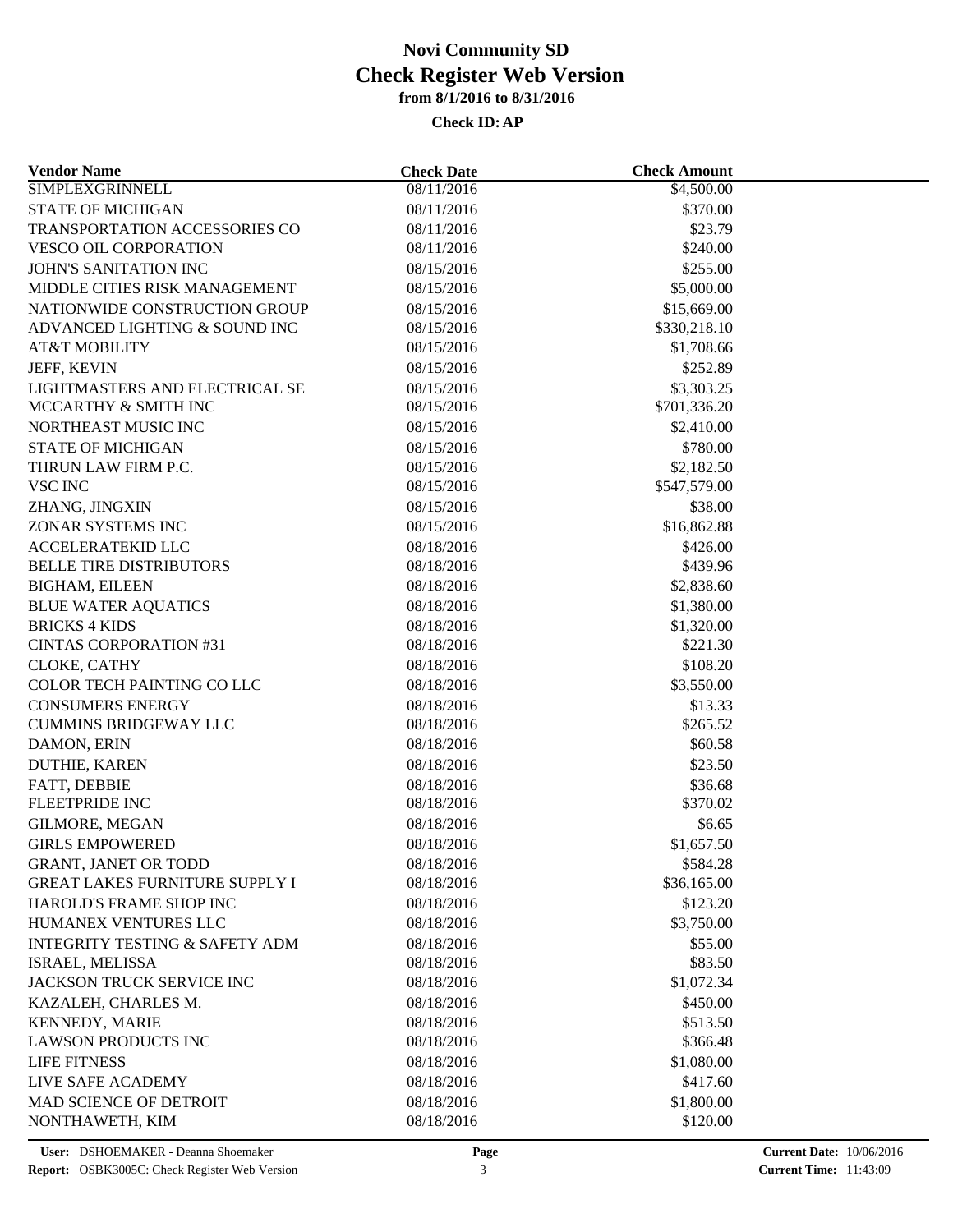| <b>Vendor Name</b>                 | <b>Check Date</b> | <b>Check Amount</b> |  |
|------------------------------------|-------------------|---------------------|--|
| NUTTY SCIENTISTS OF SOUTHEAST      | 08/18/2016        | \$1,118.00          |  |
| OAKLAND COUNTY COMMUNITY & ADU     | 08/18/2016        | \$360.00            |  |
| PROVIDENCE OCCUPATIONAL HEALTH     | 08/18/2016        | \$62.00             |  |
| <b>RATA2EE INC</b>                 | 08/18/2016        | \$3,702.40          |  |
| <b>SBSI SOFTWARE INC</b>           | 08/18/2016        | \$362.40            |  |
| SIMPLEXGRINNELL                    | 08/18/2016        | \$1,350.00          |  |
| <b>STATE OF MICHIGAN</b>           | 08/18/2016        | \$360.00            |  |
| TOFILSKI, WILLIAM RAYMOND          | 08/18/2016        | \$4,180.00          |  |
| DIGITAL AGE TECHNOLOGIES INC       | 08/18/2016        | \$6,823.61          |  |
| HENDERSON, BETH                    | 08/18/2016        | \$50.73             |  |
| <b>LIFE FITNESS</b>                | 08/18/2016        | \$109,489.65        |  |
| MOTOWN AUTOMOTIVE DISTRIBUTING     | 08/18/2016        | \$575.00            |  |
| THRUN LAW FIRM P.C.                | 08/18/2016        | \$300.00            |  |
| VINCENT LIGHTING SYSTEM CO INC     | 08/18/2016        | \$690.00            |  |
| ADN ADMINISTRATORS INC             | 08/25/2016        | \$3,443.50          |  |
| ANN ARBOR HURON HIGH SCHOOL        | 08/25/2016        | \$250.00            |  |
| AT&T                               | 08/25/2016        | \$690.80            |  |
| <b>AT&amp;T LONG DISTANCE</b>      | 08/25/2016        | \$23.10             |  |
| <b>BALCONI, JODI</b>               | 08/25/2016        | \$120.00            |  |
| <b>BALU, LEENA</b>                 | 08/25/2016        | \$175.00            |  |
| BANK OF UTAH - REFPAY TRUST AC     | 08/25/2016        | \$15,000.00         |  |
| <b>BANKSUPPLIES INC</b>            | 08/25/2016        | \$133.37            |  |
| <b>BEDFORD HIGH SCHOOL</b>         | 08/25/2016        | \$380.00            |  |
| <b>BIGELOW, DEBBY</b>              | 08/25/2016        | \$57.82             |  |
| <b>BRIGHTON HIGH SCHOOL</b>        | 08/25/2016        | \$100.00            |  |
| <b>BROADCAST MEASUREMENTS</b>      |                   | \$192.00            |  |
|                                    | 08/25/2016        |                     |  |
| CHAVEZ, CARLA                      | 08/25/2016        | \$35.50             |  |
| COE, MICHELLE                      | 08/25/2016        | \$120.00            |  |
| DIRECT FITNESS SOLUTIONS LLC       | 08/25/2016        | \$6,400.00          |  |
| DOMAN, THOMAS                      | 08/25/2016        | \$500.00            |  |
| <b>EDGENUITY INC</b>               | 08/25/2016        | \$19,250.00         |  |
| EXECUTIVE ENERGY SERVICES LLC      | 08/25/2016        | \$400.00            |  |
| FORD, STEPHANIE                    | 08/25/2016        | \$50.00             |  |
| <b>FOXBRIGHT</b>                   | 08/25/2016        | \$7,700.00          |  |
| <b>GALE: A CENGAGE LEARNING CO</b> | 08/25/2016        | \$100.00            |  |
| GOODHEW, TODD                      | 08/25/2016        | \$120.00            |  |
| <b>GRAND BLANC HIGH SCHOOL</b>     | 08/25/2016        | \$200.00            |  |
| <b>GRAND HAVEN HIGH SCHOOL</b>     | 08/25/2016        | \$150.00            |  |
| <b>GROSSE ILE HIGH SCHOOL</b>      | 08/25/2016        | \$225.00            |  |
| HAEBLER, CINDY                     | 08/25/2016        | \$120.00            |  |
| HEINRICH, WALTER                   | 08/25/2016        | \$175.00            |  |
| HEUR, NICOLE                       | 08/25/2016        | \$134.52            |  |
| HOWELL HIGH SCHOOL                 | 08/25/2016        | \$280.00            |  |
| <b>INSIGHT REPLAY INC</b>          | 08/25/2016        | \$695.00            |  |
| JOHN'S SANITATION INC              | 08/25/2016        | \$180.00            |  |
| <b>JONES, KEVIN</b>                | 08/25/2016        | \$120.00            |  |
| KENSINGTON VALLEY SPORTS LLC       | 08/25/2016        | \$186.00            |  |
| KLASSA, TRINA                      | 08/25/2016        | \$120.00            |  |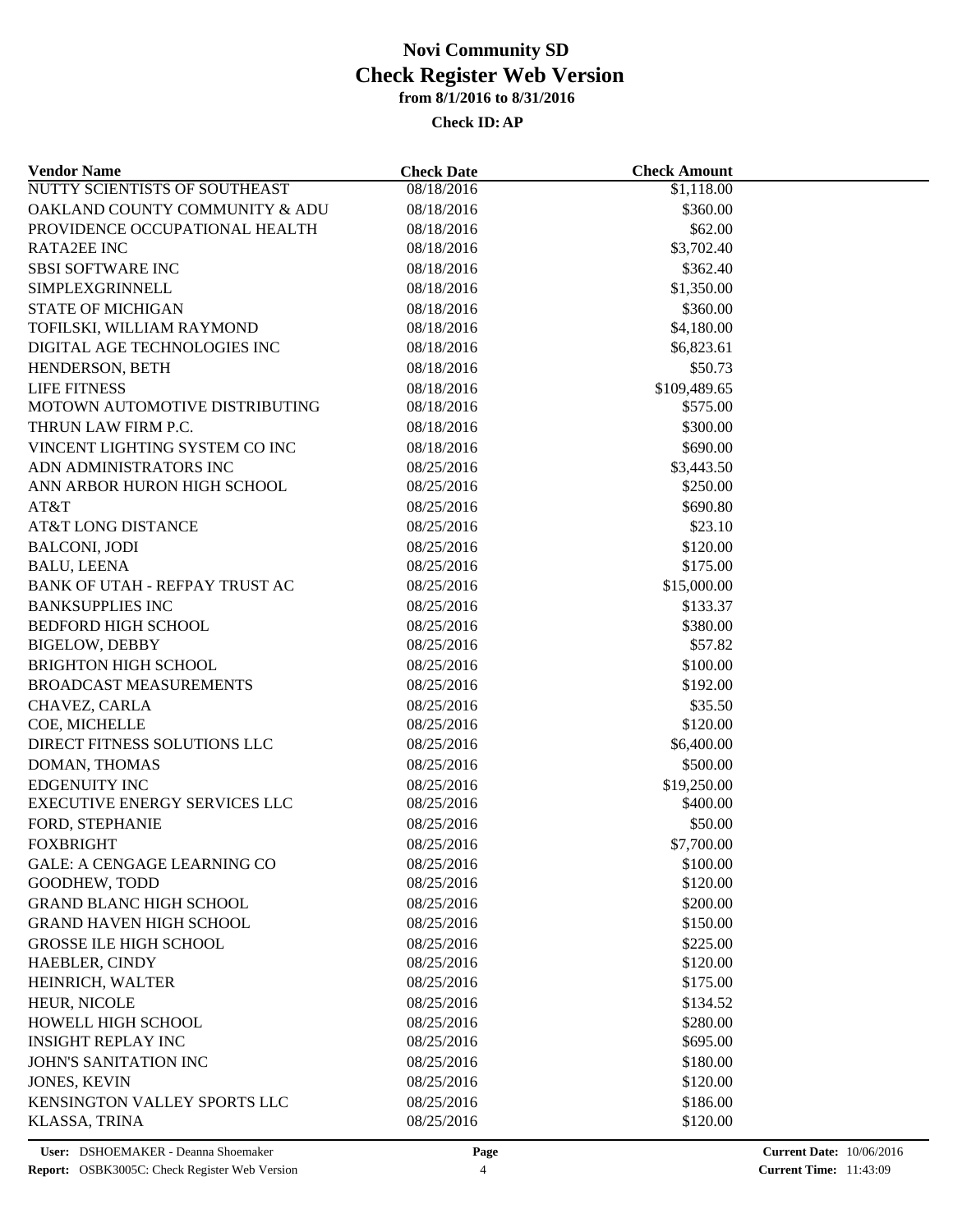| <b>LAKE ORION HIGH SCHOOL</b><br>08/25/2016<br>\$175.00<br>LAKELAND HIGH SCHOOL<br>\$300.00<br>08/25/2016<br>LIVONIA STEVENSON HIGH SCHOOL<br>08/25/2016<br>\$200.00<br>08/25/2016<br>MA, ZHONGHUI<br>\$175.00<br>\$700.00<br><b>MARIAN HIGH SCHOOL</b><br>08/25/2016<br><b>MAX PRINTING AND COPY</b><br>08/25/2016<br>\$2,080.00<br>MAXWELL, CANDY<br>08/25/2016<br>\$175.00<br>MEDCO SUPPLY INC<br>08/25/2016<br>\$210.00<br>MENA, WILLIAM J.<br>08/25/2016<br>\$346.50<br>\$601,253.18<br>MESSA (MICHIGAN EDUCATION SPEC<br>08/25/2016<br>MICHIGAN ASSOC SECONDARY SCHOO<br>08/25/2016<br>\$1,650.00<br>MICHIGAN ASSOC STUDENT COUNCIL<br>08/25/2016<br>\$125.00<br>MICHIGAN H.S. ATHLETIC ASSOC.<br>08/25/2016<br>\$60.00<br>MICHIGAN HIGH SCHOOL FIELD HOC<br>08/25/2016<br>\$200.00<br>08/25/2016<br>\$83.00<br>MURPHY, ROBERTA<br>\$175.00<br>NAKAYAMA, MIYUKI<br>08/25/2016<br>NEFF MOTIVATION INC<br>\$690.61<br>08/25/2016<br>NORTH AMERICAN SPIRIT ASSOCIAT<br>08/25/2016<br>\$1,560.00<br>NORTHVILLE STITCHING POST LLC<br>08/25/2016<br>\$174.00<br>\$750.00<br>NOVI HIGH SCHOOL BAND BOOSTERS<br>08/25/2016<br>PETTY CASH-STEVE BARR OR MELIS<br>08/25/2016<br>\$250.00<br>PHEIFFER, TODD ERIC<br>\$250.00<br>08/25/2016<br>PITNEY BOWES PURCHASE POWER<br>08/25/2016<br>\$3,000.00<br>\$175.00<br>PORANDLA, USHA<br>08/25/2016<br>PROVIDENCE OCCUPATIONAL HEALTH<br>08/25/2016<br>\$44.00<br>\$120.00<br><b>RALLIS, NICK</b><br>08/25/2016<br>ROCHESTER COMMUNITY SCHOOLS<br>08/25/2016<br>\$380.00<br>SAFEWAY SHREDDING LLC<br>08/25/2016<br>\$60.00<br><b>SALEM HIGH SCHOOL</b><br>08/25/2016<br>\$220.00<br><b>SALINE AREA SCHOOLS</b><br>08/25/2016<br>\$525.00<br>SAURER, CURT J.<br>08/25/2016<br>\$93.33<br>SHIN, JUNGWOO<br>\$175.00<br>08/25/2016<br>SHINOHARA, EMILY<br>08/25/2016<br>\$120.00<br>STROMAN, ANNETTE<br>\$175.00<br>08/25/2016<br>\$120.00<br>TAULBEE, MATT<br>08/25/2016<br>TRAVERSE CITY CENTRAL HIGH SCH<br>08/25/2016<br>\$390.00<br>TROY HIGH SCHOOL<br>08/25/2016<br>\$190.00<br>VICTORY CHEERLEADING COMPANY L<br>08/25/2016<br>\$2,000.00<br>VIET, DAVID<br>08/25/2016<br>\$120.00<br>WALLED LAKE CONSOLIDATED SCHOO<br>\$90.00<br>08/25/2016<br>WHITESIDE, KIMBERLY<br>\$70.00<br>08/25/2016<br>YOU, DONGWAN<br>08/25/2016<br>\$175.00<br><b>CHAPTER 13 TRUSTEE</b><br>08/25/2016<br>\$264.60<br><b>MISDU</b><br>08/25/2016<br>\$2,094.97<br><b>STATE OF MICHIGAN - CD</b><br>08/25/2016<br>\$5.97<br><b>U.S. DEPARTMENT OF EDUCATION</b><br>08/25/2016<br>\$501.10<br>08/25/2016<br>\$1,614.27<br>HENRY, MEGAN<br>OAKLAND COUNTY HEALTH DIVISION<br>08/25/2016<br>\$269.00 | <b>Vendor Name</b> | <b>Check Date</b> | <b>Check Amount</b> |  |
|-----------------------------------------------------------------------------------------------------------------------------------------------------------------------------------------------------------------------------------------------------------------------------------------------------------------------------------------------------------------------------------------------------------------------------------------------------------------------------------------------------------------------------------------------------------------------------------------------------------------------------------------------------------------------------------------------------------------------------------------------------------------------------------------------------------------------------------------------------------------------------------------------------------------------------------------------------------------------------------------------------------------------------------------------------------------------------------------------------------------------------------------------------------------------------------------------------------------------------------------------------------------------------------------------------------------------------------------------------------------------------------------------------------------------------------------------------------------------------------------------------------------------------------------------------------------------------------------------------------------------------------------------------------------------------------------------------------------------------------------------------------------------------------------------------------------------------------------------------------------------------------------------------------------------------------------------------------------------------------------------------------------------------------------------------------------------------------------------------------------------------------------------------------------------------------------------------------------------------------------------------------------------------------------------------------------------------------------------------------------------------------------------------------------------------------------------------------------------------------------------------------------------------------------------------------------------------------------------------------------------------|--------------------|-------------------|---------------------|--|
|                                                                                                                                                                                                                                                                                                                                                                                                                                                                                                                                                                                                                                                                                                                                                                                                                                                                                                                                                                                                                                                                                                                                                                                                                                                                                                                                                                                                                                                                                                                                                                                                                                                                                                                                                                                                                                                                                                                                                                                                                                                                                                                                                                                                                                                                                                                                                                                                                                                                                                                                                                                                                             |                    |                   |                     |  |
|                                                                                                                                                                                                                                                                                                                                                                                                                                                                                                                                                                                                                                                                                                                                                                                                                                                                                                                                                                                                                                                                                                                                                                                                                                                                                                                                                                                                                                                                                                                                                                                                                                                                                                                                                                                                                                                                                                                                                                                                                                                                                                                                                                                                                                                                                                                                                                                                                                                                                                                                                                                                                             |                    |                   |                     |  |
|                                                                                                                                                                                                                                                                                                                                                                                                                                                                                                                                                                                                                                                                                                                                                                                                                                                                                                                                                                                                                                                                                                                                                                                                                                                                                                                                                                                                                                                                                                                                                                                                                                                                                                                                                                                                                                                                                                                                                                                                                                                                                                                                                                                                                                                                                                                                                                                                                                                                                                                                                                                                                             |                    |                   |                     |  |
|                                                                                                                                                                                                                                                                                                                                                                                                                                                                                                                                                                                                                                                                                                                                                                                                                                                                                                                                                                                                                                                                                                                                                                                                                                                                                                                                                                                                                                                                                                                                                                                                                                                                                                                                                                                                                                                                                                                                                                                                                                                                                                                                                                                                                                                                                                                                                                                                                                                                                                                                                                                                                             |                    |                   |                     |  |
|                                                                                                                                                                                                                                                                                                                                                                                                                                                                                                                                                                                                                                                                                                                                                                                                                                                                                                                                                                                                                                                                                                                                                                                                                                                                                                                                                                                                                                                                                                                                                                                                                                                                                                                                                                                                                                                                                                                                                                                                                                                                                                                                                                                                                                                                                                                                                                                                                                                                                                                                                                                                                             |                    |                   |                     |  |
|                                                                                                                                                                                                                                                                                                                                                                                                                                                                                                                                                                                                                                                                                                                                                                                                                                                                                                                                                                                                                                                                                                                                                                                                                                                                                                                                                                                                                                                                                                                                                                                                                                                                                                                                                                                                                                                                                                                                                                                                                                                                                                                                                                                                                                                                                                                                                                                                                                                                                                                                                                                                                             |                    |                   |                     |  |
|                                                                                                                                                                                                                                                                                                                                                                                                                                                                                                                                                                                                                                                                                                                                                                                                                                                                                                                                                                                                                                                                                                                                                                                                                                                                                                                                                                                                                                                                                                                                                                                                                                                                                                                                                                                                                                                                                                                                                                                                                                                                                                                                                                                                                                                                                                                                                                                                                                                                                                                                                                                                                             |                    |                   |                     |  |
|                                                                                                                                                                                                                                                                                                                                                                                                                                                                                                                                                                                                                                                                                                                                                                                                                                                                                                                                                                                                                                                                                                                                                                                                                                                                                                                                                                                                                                                                                                                                                                                                                                                                                                                                                                                                                                                                                                                                                                                                                                                                                                                                                                                                                                                                                                                                                                                                                                                                                                                                                                                                                             |                    |                   |                     |  |
|                                                                                                                                                                                                                                                                                                                                                                                                                                                                                                                                                                                                                                                                                                                                                                                                                                                                                                                                                                                                                                                                                                                                                                                                                                                                                                                                                                                                                                                                                                                                                                                                                                                                                                                                                                                                                                                                                                                                                                                                                                                                                                                                                                                                                                                                                                                                                                                                                                                                                                                                                                                                                             |                    |                   |                     |  |
|                                                                                                                                                                                                                                                                                                                                                                                                                                                                                                                                                                                                                                                                                                                                                                                                                                                                                                                                                                                                                                                                                                                                                                                                                                                                                                                                                                                                                                                                                                                                                                                                                                                                                                                                                                                                                                                                                                                                                                                                                                                                                                                                                                                                                                                                                                                                                                                                                                                                                                                                                                                                                             |                    |                   |                     |  |
|                                                                                                                                                                                                                                                                                                                                                                                                                                                                                                                                                                                                                                                                                                                                                                                                                                                                                                                                                                                                                                                                                                                                                                                                                                                                                                                                                                                                                                                                                                                                                                                                                                                                                                                                                                                                                                                                                                                                                                                                                                                                                                                                                                                                                                                                                                                                                                                                                                                                                                                                                                                                                             |                    |                   |                     |  |
|                                                                                                                                                                                                                                                                                                                                                                                                                                                                                                                                                                                                                                                                                                                                                                                                                                                                                                                                                                                                                                                                                                                                                                                                                                                                                                                                                                                                                                                                                                                                                                                                                                                                                                                                                                                                                                                                                                                                                                                                                                                                                                                                                                                                                                                                                                                                                                                                                                                                                                                                                                                                                             |                    |                   |                     |  |
|                                                                                                                                                                                                                                                                                                                                                                                                                                                                                                                                                                                                                                                                                                                                                                                                                                                                                                                                                                                                                                                                                                                                                                                                                                                                                                                                                                                                                                                                                                                                                                                                                                                                                                                                                                                                                                                                                                                                                                                                                                                                                                                                                                                                                                                                                                                                                                                                                                                                                                                                                                                                                             |                    |                   |                     |  |
|                                                                                                                                                                                                                                                                                                                                                                                                                                                                                                                                                                                                                                                                                                                                                                                                                                                                                                                                                                                                                                                                                                                                                                                                                                                                                                                                                                                                                                                                                                                                                                                                                                                                                                                                                                                                                                                                                                                                                                                                                                                                                                                                                                                                                                                                                                                                                                                                                                                                                                                                                                                                                             |                    |                   |                     |  |
|                                                                                                                                                                                                                                                                                                                                                                                                                                                                                                                                                                                                                                                                                                                                                                                                                                                                                                                                                                                                                                                                                                                                                                                                                                                                                                                                                                                                                                                                                                                                                                                                                                                                                                                                                                                                                                                                                                                                                                                                                                                                                                                                                                                                                                                                                                                                                                                                                                                                                                                                                                                                                             |                    |                   |                     |  |
|                                                                                                                                                                                                                                                                                                                                                                                                                                                                                                                                                                                                                                                                                                                                                                                                                                                                                                                                                                                                                                                                                                                                                                                                                                                                                                                                                                                                                                                                                                                                                                                                                                                                                                                                                                                                                                                                                                                                                                                                                                                                                                                                                                                                                                                                                                                                                                                                                                                                                                                                                                                                                             |                    |                   |                     |  |
|                                                                                                                                                                                                                                                                                                                                                                                                                                                                                                                                                                                                                                                                                                                                                                                                                                                                                                                                                                                                                                                                                                                                                                                                                                                                                                                                                                                                                                                                                                                                                                                                                                                                                                                                                                                                                                                                                                                                                                                                                                                                                                                                                                                                                                                                                                                                                                                                                                                                                                                                                                                                                             |                    |                   |                     |  |
|                                                                                                                                                                                                                                                                                                                                                                                                                                                                                                                                                                                                                                                                                                                                                                                                                                                                                                                                                                                                                                                                                                                                                                                                                                                                                                                                                                                                                                                                                                                                                                                                                                                                                                                                                                                                                                                                                                                                                                                                                                                                                                                                                                                                                                                                                                                                                                                                                                                                                                                                                                                                                             |                    |                   |                     |  |
|                                                                                                                                                                                                                                                                                                                                                                                                                                                                                                                                                                                                                                                                                                                                                                                                                                                                                                                                                                                                                                                                                                                                                                                                                                                                                                                                                                                                                                                                                                                                                                                                                                                                                                                                                                                                                                                                                                                                                                                                                                                                                                                                                                                                                                                                                                                                                                                                                                                                                                                                                                                                                             |                    |                   |                     |  |
|                                                                                                                                                                                                                                                                                                                                                                                                                                                                                                                                                                                                                                                                                                                                                                                                                                                                                                                                                                                                                                                                                                                                                                                                                                                                                                                                                                                                                                                                                                                                                                                                                                                                                                                                                                                                                                                                                                                                                                                                                                                                                                                                                                                                                                                                                                                                                                                                                                                                                                                                                                                                                             |                    |                   |                     |  |
|                                                                                                                                                                                                                                                                                                                                                                                                                                                                                                                                                                                                                                                                                                                                                                                                                                                                                                                                                                                                                                                                                                                                                                                                                                                                                                                                                                                                                                                                                                                                                                                                                                                                                                                                                                                                                                                                                                                                                                                                                                                                                                                                                                                                                                                                                                                                                                                                                                                                                                                                                                                                                             |                    |                   |                     |  |
|                                                                                                                                                                                                                                                                                                                                                                                                                                                                                                                                                                                                                                                                                                                                                                                                                                                                                                                                                                                                                                                                                                                                                                                                                                                                                                                                                                                                                                                                                                                                                                                                                                                                                                                                                                                                                                                                                                                                                                                                                                                                                                                                                                                                                                                                                                                                                                                                                                                                                                                                                                                                                             |                    |                   |                     |  |
|                                                                                                                                                                                                                                                                                                                                                                                                                                                                                                                                                                                                                                                                                                                                                                                                                                                                                                                                                                                                                                                                                                                                                                                                                                                                                                                                                                                                                                                                                                                                                                                                                                                                                                                                                                                                                                                                                                                                                                                                                                                                                                                                                                                                                                                                                                                                                                                                                                                                                                                                                                                                                             |                    |                   |                     |  |
|                                                                                                                                                                                                                                                                                                                                                                                                                                                                                                                                                                                                                                                                                                                                                                                                                                                                                                                                                                                                                                                                                                                                                                                                                                                                                                                                                                                                                                                                                                                                                                                                                                                                                                                                                                                                                                                                                                                                                                                                                                                                                                                                                                                                                                                                                                                                                                                                                                                                                                                                                                                                                             |                    |                   |                     |  |
|                                                                                                                                                                                                                                                                                                                                                                                                                                                                                                                                                                                                                                                                                                                                                                                                                                                                                                                                                                                                                                                                                                                                                                                                                                                                                                                                                                                                                                                                                                                                                                                                                                                                                                                                                                                                                                                                                                                                                                                                                                                                                                                                                                                                                                                                                                                                                                                                                                                                                                                                                                                                                             |                    |                   |                     |  |
|                                                                                                                                                                                                                                                                                                                                                                                                                                                                                                                                                                                                                                                                                                                                                                                                                                                                                                                                                                                                                                                                                                                                                                                                                                                                                                                                                                                                                                                                                                                                                                                                                                                                                                                                                                                                                                                                                                                                                                                                                                                                                                                                                                                                                                                                                                                                                                                                                                                                                                                                                                                                                             |                    |                   |                     |  |
|                                                                                                                                                                                                                                                                                                                                                                                                                                                                                                                                                                                                                                                                                                                                                                                                                                                                                                                                                                                                                                                                                                                                                                                                                                                                                                                                                                                                                                                                                                                                                                                                                                                                                                                                                                                                                                                                                                                                                                                                                                                                                                                                                                                                                                                                                                                                                                                                                                                                                                                                                                                                                             |                    |                   |                     |  |
|                                                                                                                                                                                                                                                                                                                                                                                                                                                                                                                                                                                                                                                                                                                                                                                                                                                                                                                                                                                                                                                                                                                                                                                                                                                                                                                                                                                                                                                                                                                                                                                                                                                                                                                                                                                                                                                                                                                                                                                                                                                                                                                                                                                                                                                                                                                                                                                                                                                                                                                                                                                                                             |                    |                   |                     |  |
|                                                                                                                                                                                                                                                                                                                                                                                                                                                                                                                                                                                                                                                                                                                                                                                                                                                                                                                                                                                                                                                                                                                                                                                                                                                                                                                                                                                                                                                                                                                                                                                                                                                                                                                                                                                                                                                                                                                                                                                                                                                                                                                                                                                                                                                                                                                                                                                                                                                                                                                                                                                                                             |                    |                   |                     |  |
|                                                                                                                                                                                                                                                                                                                                                                                                                                                                                                                                                                                                                                                                                                                                                                                                                                                                                                                                                                                                                                                                                                                                                                                                                                                                                                                                                                                                                                                                                                                                                                                                                                                                                                                                                                                                                                                                                                                                                                                                                                                                                                                                                                                                                                                                                                                                                                                                                                                                                                                                                                                                                             |                    |                   |                     |  |
|                                                                                                                                                                                                                                                                                                                                                                                                                                                                                                                                                                                                                                                                                                                                                                                                                                                                                                                                                                                                                                                                                                                                                                                                                                                                                                                                                                                                                                                                                                                                                                                                                                                                                                                                                                                                                                                                                                                                                                                                                                                                                                                                                                                                                                                                                                                                                                                                                                                                                                                                                                                                                             |                    |                   |                     |  |
|                                                                                                                                                                                                                                                                                                                                                                                                                                                                                                                                                                                                                                                                                                                                                                                                                                                                                                                                                                                                                                                                                                                                                                                                                                                                                                                                                                                                                                                                                                                                                                                                                                                                                                                                                                                                                                                                                                                                                                                                                                                                                                                                                                                                                                                                                                                                                                                                                                                                                                                                                                                                                             |                    |                   |                     |  |
|                                                                                                                                                                                                                                                                                                                                                                                                                                                                                                                                                                                                                                                                                                                                                                                                                                                                                                                                                                                                                                                                                                                                                                                                                                                                                                                                                                                                                                                                                                                                                                                                                                                                                                                                                                                                                                                                                                                                                                                                                                                                                                                                                                                                                                                                                                                                                                                                                                                                                                                                                                                                                             |                    |                   |                     |  |
|                                                                                                                                                                                                                                                                                                                                                                                                                                                                                                                                                                                                                                                                                                                                                                                                                                                                                                                                                                                                                                                                                                                                                                                                                                                                                                                                                                                                                                                                                                                                                                                                                                                                                                                                                                                                                                                                                                                                                                                                                                                                                                                                                                                                                                                                                                                                                                                                                                                                                                                                                                                                                             |                    |                   |                     |  |
|                                                                                                                                                                                                                                                                                                                                                                                                                                                                                                                                                                                                                                                                                                                                                                                                                                                                                                                                                                                                                                                                                                                                                                                                                                                                                                                                                                                                                                                                                                                                                                                                                                                                                                                                                                                                                                                                                                                                                                                                                                                                                                                                                                                                                                                                                                                                                                                                                                                                                                                                                                                                                             |                    |                   |                     |  |
|                                                                                                                                                                                                                                                                                                                                                                                                                                                                                                                                                                                                                                                                                                                                                                                                                                                                                                                                                                                                                                                                                                                                                                                                                                                                                                                                                                                                                                                                                                                                                                                                                                                                                                                                                                                                                                                                                                                                                                                                                                                                                                                                                                                                                                                                                                                                                                                                                                                                                                                                                                                                                             |                    |                   |                     |  |
|                                                                                                                                                                                                                                                                                                                                                                                                                                                                                                                                                                                                                                                                                                                                                                                                                                                                                                                                                                                                                                                                                                                                                                                                                                                                                                                                                                                                                                                                                                                                                                                                                                                                                                                                                                                                                                                                                                                                                                                                                                                                                                                                                                                                                                                                                                                                                                                                                                                                                                                                                                                                                             |                    |                   |                     |  |
|                                                                                                                                                                                                                                                                                                                                                                                                                                                                                                                                                                                                                                                                                                                                                                                                                                                                                                                                                                                                                                                                                                                                                                                                                                                                                                                                                                                                                                                                                                                                                                                                                                                                                                                                                                                                                                                                                                                                                                                                                                                                                                                                                                                                                                                                                                                                                                                                                                                                                                                                                                                                                             |                    |                   |                     |  |
|                                                                                                                                                                                                                                                                                                                                                                                                                                                                                                                                                                                                                                                                                                                                                                                                                                                                                                                                                                                                                                                                                                                                                                                                                                                                                                                                                                                                                                                                                                                                                                                                                                                                                                                                                                                                                                                                                                                                                                                                                                                                                                                                                                                                                                                                                                                                                                                                                                                                                                                                                                                                                             |                    |                   |                     |  |
|                                                                                                                                                                                                                                                                                                                                                                                                                                                                                                                                                                                                                                                                                                                                                                                                                                                                                                                                                                                                                                                                                                                                                                                                                                                                                                                                                                                                                                                                                                                                                                                                                                                                                                                                                                                                                                                                                                                                                                                                                                                                                                                                                                                                                                                                                                                                                                                                                                                                                                                                                                                                                             |                    |                   |                     |  |
|                                                                                                                                                                                                                                                                                                                                                                                                                                                                                                                                                                                                                                                                                                                                                                                                                                                                                                                                                                                                                                                                                                                                                                                                                                                                                                                                                                                                                                                                                                                                                                                                                                                                                                                                                                                                                                                                                                                                                                                                                                                                                                                                                                                                                                                                                                                                                                                                                                                                                                                                                                                                                             |                    |                   |                     |  |
|                                                                                                                                                                                                                                                                                                                                                                                                                                                                                                                                                                                                                                                                                                                                                                                                                                                                                                                                                                                                                                                                                                                                                                                                                                                                                                                                                                                                                                                                                                                                                                                                                                                                                                                                                                                                                                                                                                                                                                                                                                                                                                                                                                                                                                                                                                                                                                                                                                                                                                                                                                                                                             |                    |                   |                     |  |
|                                                                                                                                                                                                                                                                                                                                                                                                                                                                                                                                                                                                                                                                                                                                                                                                                                                                                                                                                                                                                                                                                                                                                                                                                                                                                                                                                                                                                                                                                                                                                                                                                                                                                                                                                                                                                                                                                                                                                                                                                                                                                                                                                                                                                                                                                                                                                                                                                                                                                                                                                                                                                             |                    |                   |                     |  |
|                                                                                                                                                                                                                                                                                                                                                                                                                                                                                                                                                                                                                                                                                                                                                                                                                                                                                                                                                                                                                                                                                                                                                                                                                                                                                                                                                                                                                                                                                                                                                                                                                                                                                                                                                                                                                                                                                                                                                                                                                                                                                                                                                                                                                                                                                                                                                                                                                                                                                                                                                                                                                             |                    |                   |                     |  |
|                                                                                                                                                                                                                                                                                                                                                                                                                                                                                                                                                                                                                                                                                                                                                                                                                                                                                                                                                                                                                                                                                                                                                                                                                                                                                                                                                                                                                                                                                                                                                                                                                                                                                                                                                                                                                                                                                                                                                                                                                                                                                                                                                                                                                                                                                                                                                                                                                                                                                                                                                                                                                             |                    |                   |                     |  |
|                                                                                                                                                                                                                                                                                                                                                                                                                                                                                                                                                                                                                                                                                                                                                                                                                                                                                                                                                                                                                                                                                                                                                                                                                                                                                                                                                                                                                                                                                                                                                                                                                                                                                                                                                                                                                                                                                                                                                                                                                                                                                                                                                                                                                                                                                                                                                                                                                                                                                                                                                                                                                             |                    |                   |                     |  |
|                                                                                                                                                                                                                                                                                                                                                                                                                                                                                                                                                                                                                                                                                                                                                                                                                                                                                                                                                                                                                                                                                                                                                                                                                                                                                                                                                                                                                                                                                                                                                                                                                                                                                                                                                                                                                                                                                                                                                                                                                                                                                                                                                                                                                                                                                                                                                                                                                                                                                                                                                                                                                             |                    |                   |                     |  |
|                                                                                                                                                                                                                                                                                                                                                                                                                                                                                                                                                                                                                                                                                                                                                                                                                                                                                                                                                                                                                                                                                                                                                                                                                                                                                                                                                                                                                                                                                                                                                                                                                                                                                                                                                                                                                                                                                                                                                                                                                                                                                                                                                                                                                                                                                                                                                                                                                                                                                                                                                                                                                             |                    |                   |                     |  |
|                                                                                                                                                                                                                                                                                                                                                                                                                                                                                                                                                                                                                                                                                                                                                                                                                                                                                                                                                                                                                                                                                                                                                                                                                                                                                                                                                                                                                                                                                                                                                                                                                                                                                                                                                                                                                                                                                                                                                                                                                                                                                                                                                                                                                                                                                                                                                                                                                                                                                                                                                                                                                             |                    |                   |                     |  |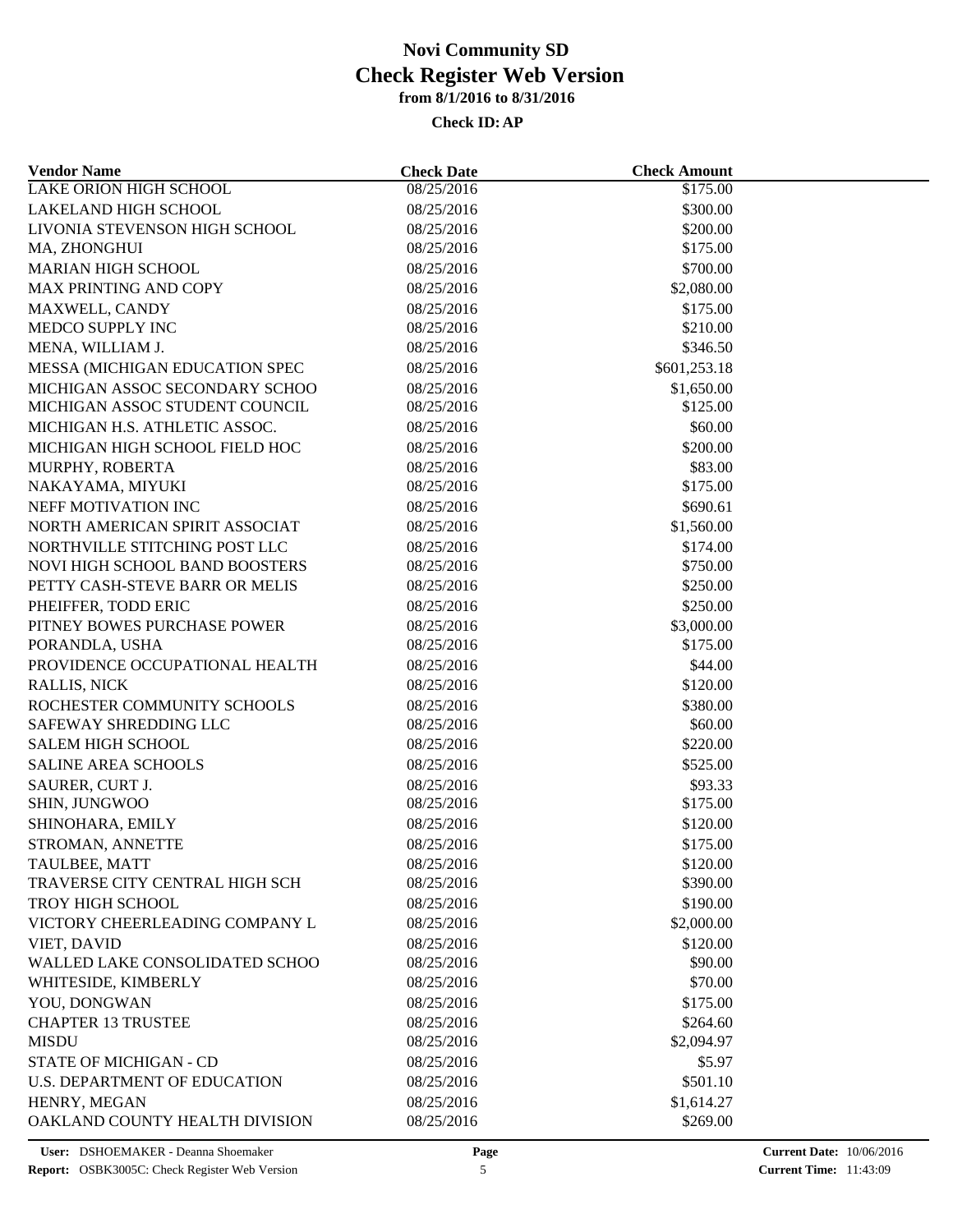| <b>Vendor Name</b>               | <b>Check Date</b> | <b>Check Amount</b>   |                |
|----------------------------------|-------------------|-----------------------|----------------|
| PLANTE & MORAN CRESA LLC         | 08/30/2016        | \$17,301.44           |                |
| <b>BLOOM ROOFING SYSTEMS INC</b> | 08/30/2016        | \$787,168.35          |                |
| <b>EXELON CORPORATION</b>        | 08/30/2016        | \$5,253.64            |                |
| <b>FORTIN, AMY</b>               | 08/30/2016        | \$250.00              |                |
| SUTTON, MICHAEL T.               | 08/30/2016        | \$3,165.00            |                |
| AT&T                             | 08/31/2016        | \$3,305.25            |                |
| <b>EGLI, JENNIFER</b>            | 08/31/2016        | \$490.94              |                |
| MCCARTHY & SMITH INC             | 08/31/2016        | \$1,510,658.26        |                |
| SAFEWAY SHREDDING LLC            | 08/31/2016        | \$60.00               |                |
|                                  |                   | <b>Issued:</b>        | \$6,463,665.50 |
|                                  |                   | <b>Reversed:</b>      | \$1,318.00     |
| <b>AP Checks Processed:</b>      | 249               | <b>AP Bank Total:</b> | \$6,464,983.50 |
| <b>Total Checks Processed:</b>   | 249               | <b>Grand Total:</b>   | \$6,464,983.50 |